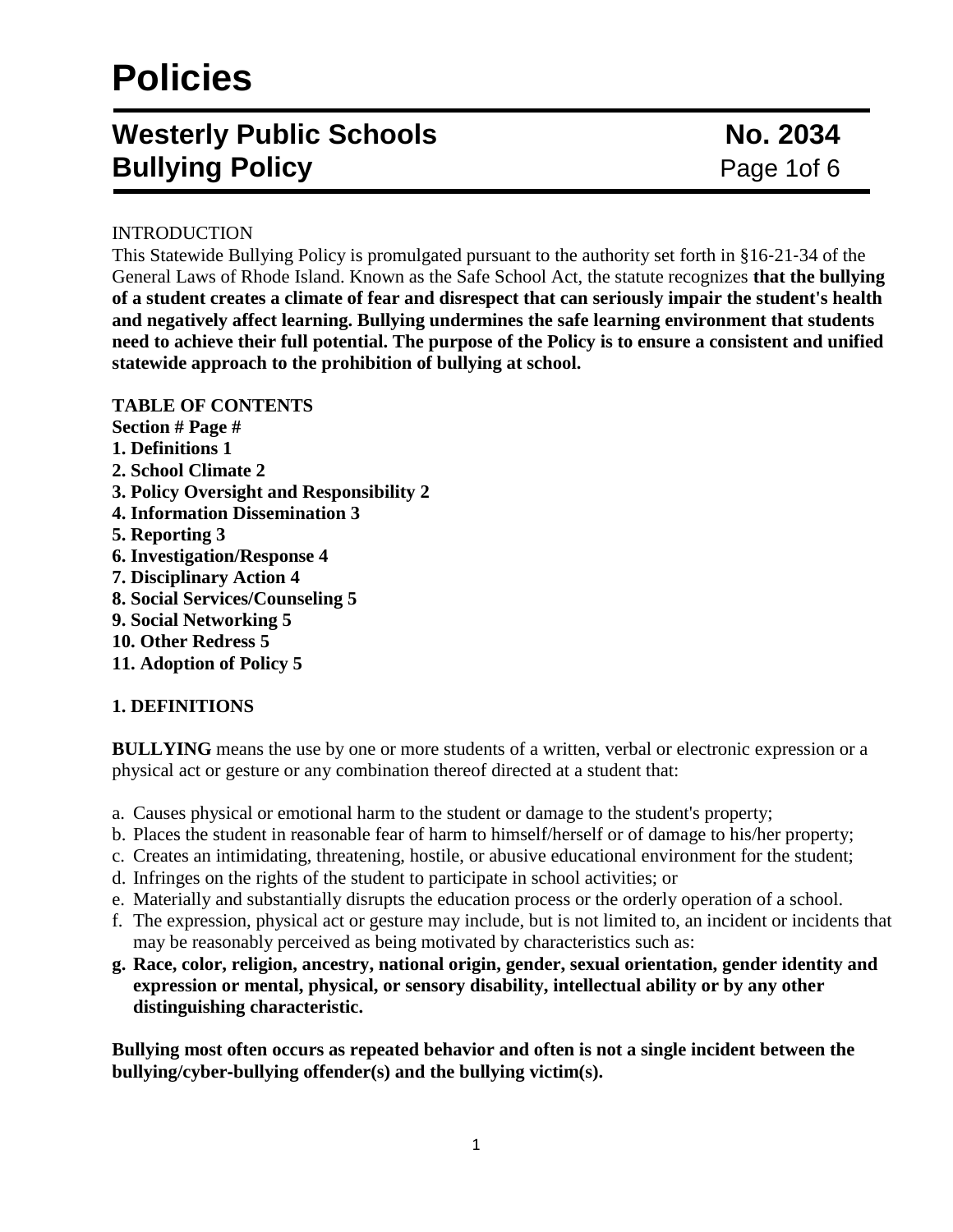# **Policies**

# **Westerly Public Schools No. 2034 Bullying Policy Page 20f 6 Page 20f 6**

**CYBER**‐**BULLYING** means bullying through the use of technology or any electronic communication, which shall include, but not be limited to, any transfer of signs, signals, writing, images, sounds, data, texting or intelligence of any nature transmitted in whole or in part by a wire, radio, electromagnetic, photo electronic or photo optical system, including, but not limited to, electronic mail, Internet communications, instant messages or facsimile communications.

### **Forms of cyber**‐**bullying may include but are not limited to:**

- a. The creation of a web page or blog in which the creator assumes the identity of another person;
- b. The knowing impersonation of another person as the author of posted content or messages; or
- c. The distribution by electronic means of a communication to more than one person or the posting of materials on an electronic medium that may be accessed by one or more persons, if the creation, impersonation, or distribution results in any of the conditions enumerated in clauses (a) to (e) of the definition of bullying.

## **AT SCHOOL** means:

- a. on school premises,
- b. at any school‐sponsored activity or event whether or not it is held on school premises,
- c. on a school‐transportation vehicle,
- d. at an official school bus stop,
- e. using property or equipment provided by the school, or
- f. acts which create a material and substantial disruption of the education process or the orderly operation of the school.

## **2. SCHOOL CLIMATE**

Bullying, cyber‐bullying, and retaliation against any person associated with a report of bullying or the investigation thereof is prohibited in all schools that are approved for the purpose of the compulsory attendance statute (§§16‐19‐1 and 16‐19‐2). School staff shall take all reasonable measures to prevent bullying at school. Such measures may include professional development and prevention activities parental workshops, and student assemblies among other strategies. School faculty, administration and staff, at all times, will model courteous behavior to each other, to students, and to school visitors.

Abusive or humiliating language or demeanor will not be accepted. Additionally, students and their families are expected to exhibit courteous behavior to all members of the learning community in school and at school sponsored events.

## **3. POLICY OVERSIGHT and RESPONSIBILITY**

The school principal, director, or head of school shall be responsible for the implementation and oversight of this bullying policy.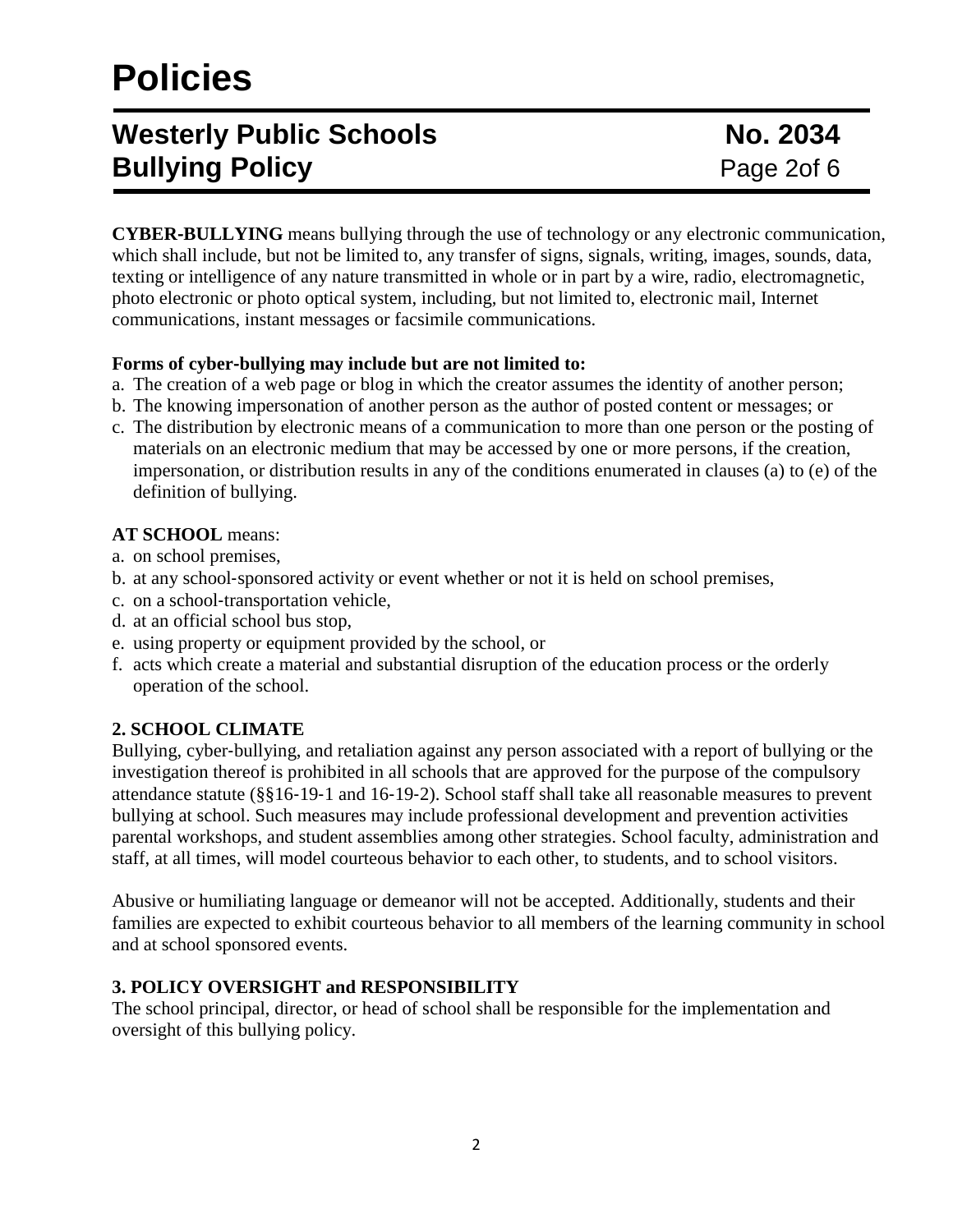# **Policies**

# **Westerly Public Schools No. 2034 Bullying Policy Page 3of 6 Page 3of 6**

The school principal, director, or head of school shall provide the superintendent, school committee and/or school governing board with a summary report of incidents, responses, and any other bullyingrelated issues at least twice annually.

#### **For public schools, the prevention of bullying shall be part of the school district strategic plan (§ 16**‐**7.1**‐**2(e)) and school safety plan (§16**‐**21**‐**24).**

## **4. INFORMATION DISSEMINATION**

The school principal, director or head of school shall ensure that students, staff, volunteers, and parents/legal guardians are provided information regarding this Policy. This information shall include methods of discouraging and preventing this type of behavior, the procedure to file a complaint, and the disciplinary action that may be taken against those who commit acts in violation of this policy.

This policy shall be:

- a. Distributed annually to students, staff, volunteers, and parents/legal guardians
- b. Included in student codes of conduct, disciplinary policies, and student handbooks
- c. A prominently posted link on the home page of the school /district website

#### **5. REPORTING**

The school principal, director or head of school shall establish, and prominently publicize to students, staff, volunteers, and parents/guardians, how a report of bullying may be filed and how this report will be acted upon (See attached sample *Report Form*).

The victim of bullying, anyone who witnesses an incidence of bullying, and anyone who has credible information that an act of bullying has taken place may file a report of bullying.

Any student or staff member who believes he/she is being bullied should immediately report such circumstances to an appropriate staff member, teacher or administrator.

**Parents / Guardians** of the victim of bullying and parents/ guardians of the alleged perpetrator of the bullying shall be notified within twenty-four (24) hours of the incident report. When there is a reasonable suspicion that a child is either a bully or a victim of bullying, the parents/ guardians of the child will be notified immediately by the principal, director or head of school.

**Responsibility of Staff:** School staff, including volunteers, who observe an act of bullying or who have reasonable grounds to believe that bullying is taking place must report the bullying to school authorities. Failure to do so may result in disciplinary action.

**Responsibility of Students: Students who believe they have been bullied are strongly encouraged to report the incident immediately. Any retaliation will be treated as a separate incident.** Students who observe an act of bullying or who have reasonable grounds to believe that bullying is taking place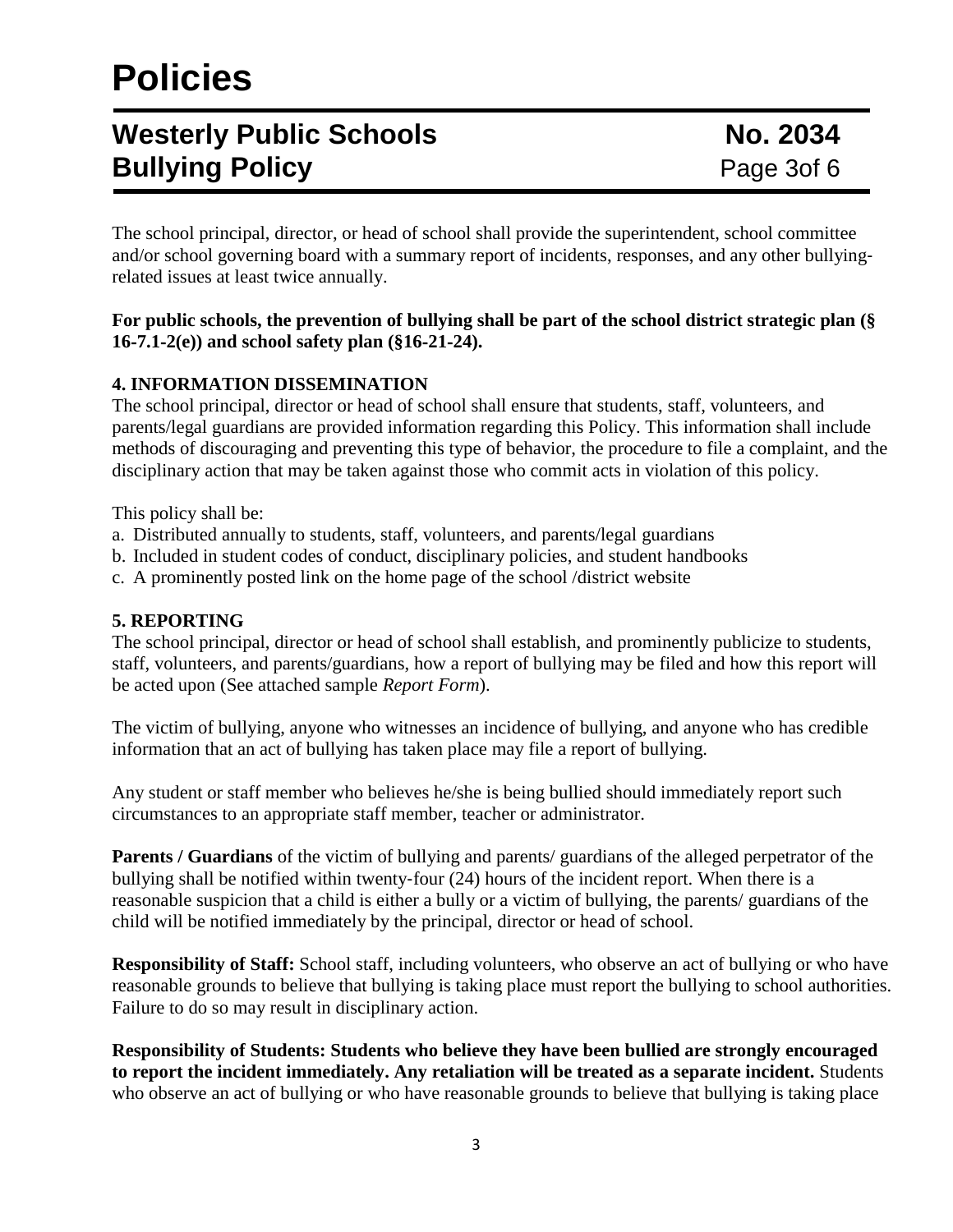# **Westerly Public Schools No. 2034 Bullying Policy Page 4of 6 Page 4of 6**

must report the bullying to school authorities. Failure to do so may result in disciplinary action. The victim of bullying, however, shall not be subject to discipline for failing to report the bullying. Student reports of bullying or retaliation may be made **anonymously**, provided, however, that no disciplinary action shall be taken against a student solely on the basis of an **anonymous report**.

**Prohibition against Retaliation:** Retaliation or threats of retaliation in any form designed to intimidate the victim of bullying, those who are witnesses to bullying, or those investigating an incident of bullying shall not be tolerated. Retaliation or threat of retaliation will result in the imposition of discipline in accordance with the school behavior code.

**False Reporting/Accusations:** A school employee, school volunteer or student who knowingly makes a false accusation of bullying or retaliation shall be disciplined in accordance with the school behavior code.

**Reports in Good Faith:** A school employee, school volunteer, student, parent/ legal guardian, or caregiver who promptly reports, in good faith, an act of bullying to the appropriate school official designated in the school's policy shall be immune from a cause of action for damages arising from reporting bullying.

### **6. INVESTIGATION/RESPONSE**

The school principal, director or head of school shall promptly investigate all allegations of bullying, harassment, or intimidation. If the allegation is found to be credible, appropriate disciplinary actions, subject to applicable due process requirements, will be imposed. The School Resource Officer or other qualified staff may be utilized to mediate bullying situations.

The investigation will include an assessment by the school psychologist and/or social worker of what effect the bullying, harassment or intimidation has had on the victim. A student who engages in continuous and/or serious acts of bullying will also be referred to the school psychologist and/or social worker.

**Police Notification:** Immediate notification of the local law enforcement agency will be made when circumstances warrant the pursuit of criminal charges against the perpetrator.

### **Protection: If a student is the victim of serious or persistent bullying:**

- a. The school principal, director or head of school will intervene immediately to provide the student with a safe educational environment.
- b. The interventions will be developed, if possible, with input from the student, his or her parent/guardian, and staff. Once the intervention is in place, the expectation is for the resumption of the normal routine.
- c. The parents/ guardians of a victim shall also be notified of the action taken to prevent any further acts of bullying or retaliation.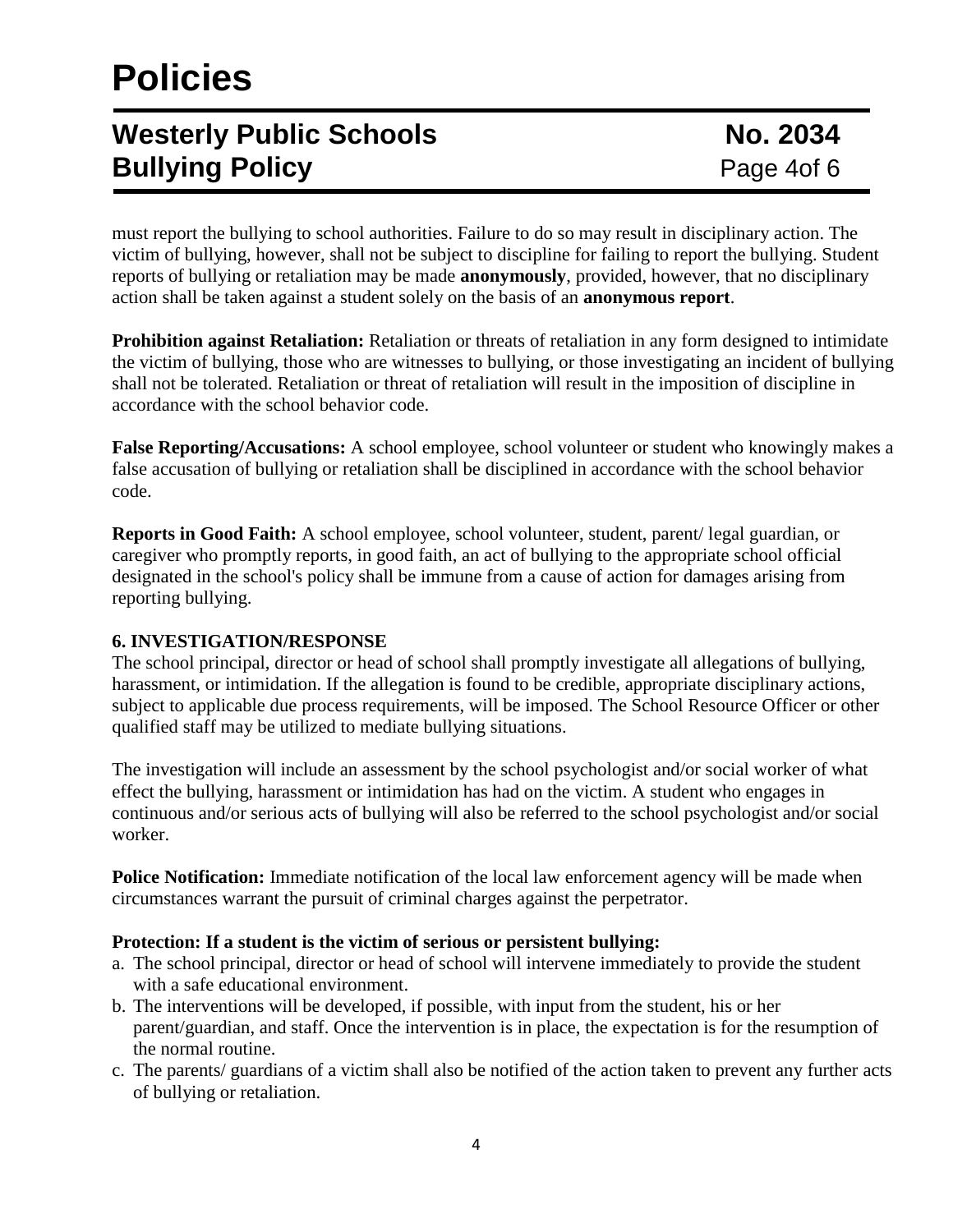# **Westerly Public Schools No. 2034 Bullying Policy Page 5of 6 Page 5of 6**

# **7. DISCIPLINARY ACTION**

The disciplinary actions for violations of the bullying policy shall be determined by the school/district appropriate authority. Disciplinary actions for violations of the bullying policy shall balance the need for accountability with the need to teach appropriate behavior. The severity of the disciplinary action shall be aligned to the severity of the bullying behavior.

The range of disciplinary actions that may be taken against a perpetrator for bullying, cyber bullying or retaliation shall include, but not be limited to:

- a. Admonitions and warnings
- b. Parental/ Guardian notification and meetings
- c. Detention
- d. In‐school suspension
- e. Loss of school‐provided transportation or loss of student parking pass
- f. Loss of the opportunity to participate in extracurricular activities
- g. Loss of the opportunity to participate in school social activities
- h. Loss of the opportunity to participate in graduation exercises or middle school promotional activities
- i. Police contact
- j. School suspension: No student shall be suspended from school unless it is deemed to be a necessary consequence of the violation of this Policy.

### **8. SOCIAL SERVICES/COUNSELING**

Referral to appropriate counseling and/or social services currently being offered by schools or communities shall be provided for bullying victims, perpetrators and appropriate family members of said students.

### **9. SOCIAL NETWORKING**

Students shall be prohibited from accessing social networking sites in school, except for educational or instructional purposes and with the prior approval from school administration.

#### **10. OTHER REDRESS**

This section does not prevent a victim of bullying, cyber-bullying or retaliation from seeking redress under any other available law, either civil or criminal. This section does not create or alter any tort liability.

### **11. ADOPTION OF POLICY**

The governing bodies of all schools approved for the purpose of §§16-19-1 and 16-19-2 shall adopt this Policy by June 30, 2012.

Adopted: June 20, 2012